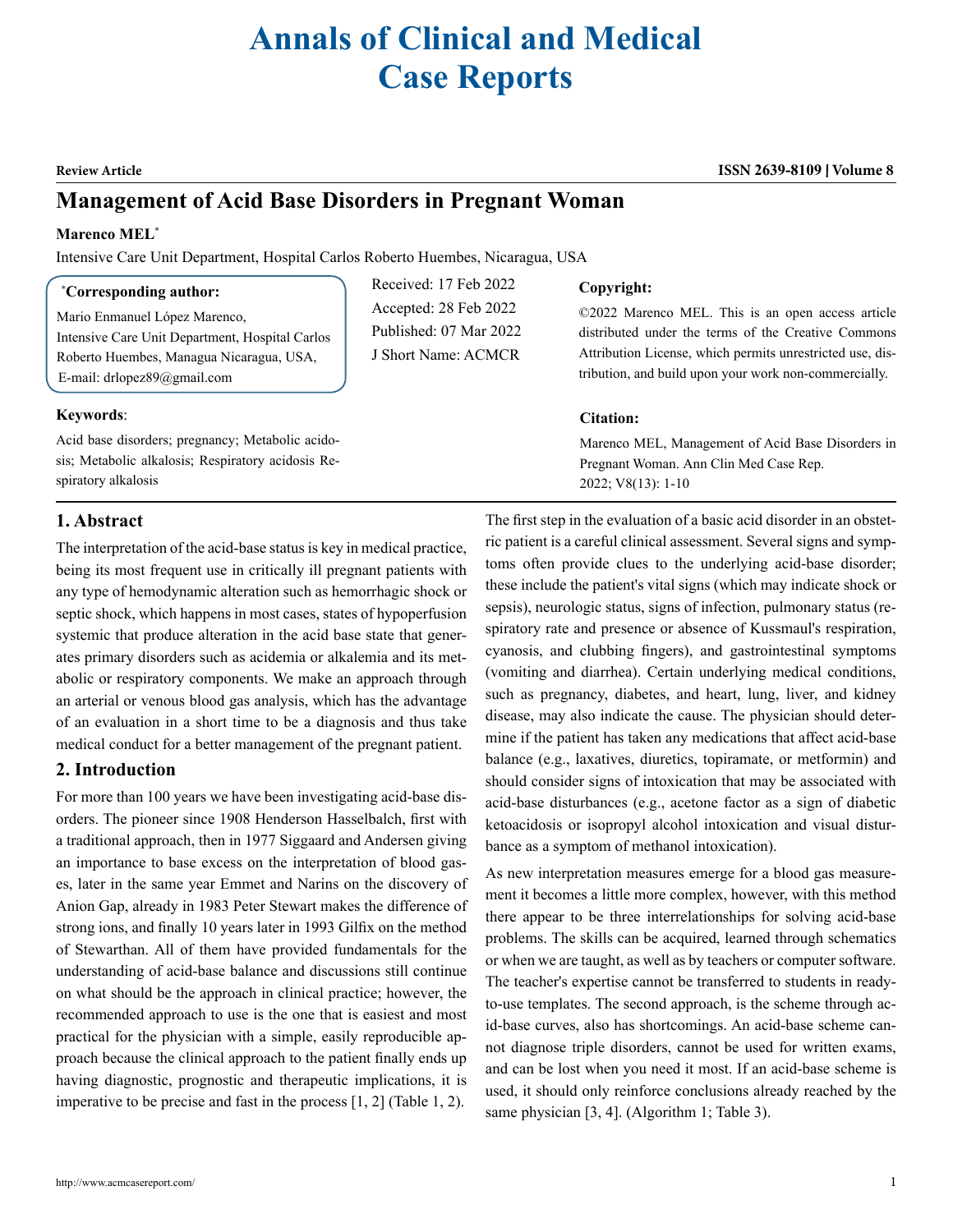| `able |  |  |  |
|-------|--|--|--|
|-------|--|--|--|

| PaO <sub>2</sub> > 65 mmHg | $\Downarrow$ Hypoxemia  | ↑ Hyperoxia       |
|----------------------------|-------------------------|-------------------|
| $PCO235 - 45$ mmHg         | $\Downarrow$ Hypocapnia | ↑ Hypercapnia     |
| $HCO, 22 - 24$ mmol/L      |                         |                   |
| $pH$ 7.35 - 7.45           | $\downarrow$ Acidosis   | <b>TAlkalosis</b> |

Basic alteration of changes above or below the normal range of PaO2; PaCO2; and pH

**Table 2:**

| Parameter              | Arterial Blood Gasometry 40 | <b>Venous Blood Gasometry</b> | Peripheral Blood Gasometry |
|------------------------|-----------------------------|-------------------------------|----------------------------|
| (mmHg)<br>PaO          | $65 - 100$                  | Use pulse oximeter            | Use pulse oximeter         |
| <b>PCO</b><br>(mmHg)   | $35 - 45$                   | $40 - 50$                     | $\downarrow$ 7 (GASA)      |
| <b>HCO</b><br>(mmol/L) | $22 - 24$                   | $22 - 26$                     | $\downarrow$ 5 (GASA)      |
| pH                     | $7.35 - 7.45$               | $7.40 - 7.44$                 | $\hat{p}$ 0.13 (GASA)      |
| SatO2 $%$              | $>94\%$                     | $60 - 65\%$                   | Use pulse oximeter         |
| $EB \ (mmol/L)$        | $+2$                        | $+0.3 a + 0.7$                | $+0.5$ a $+1.8$            |
| Lactate $(mmol/L)$     | <2                          | $+0.2$                        | $+0.1$                     |

Differences in arterial blood gas, venous blood gas and peripheral blood gas parameters with respect to PaO2; PCO2; HCO3; SatO2 %; BE and Lactate at [40, 42].

#### **Table 3:**

| Step 1                                                                                                                                    |
|-------------------------------------------------------------------------------------------------------------------------------------------|
| Determination of pH (acidemia or alkalemia; $\leq$ 7.35 or $\geq$ 7.45)                                                                   |
| Step 2: Determine if the disorder is primary                                                                                              |
| Determine whether the disorder is primary Metabolic or Respiratory or both.<br>$\bullet$                                                  |
| <b>Alkalosis</b>                                                                                                                          |
| - Respiratory Alkalosis: If PCO <sub>2</sub> substantially less than 35 mmHg                                                              |
| - Metabolic Alkalosis: If $HCO3$ is greater than 25 mmol/L                                                                                |
| <b>Acidosis</b>                                                                                                                           |
| - Respiratory Acidosis: If PCO <sub>2</sub> is greater than 45 mmHg                                                                       |
| - Metabolic Acidosis: If HCO <sub>3</sub> is less than 22 mmol/L<br>$\bullet$                                                             |
|                                                                                                                                           |
| Step 3 Secondary Response                                                                                                                 |
| If the primary disorder is Respiratory Alkalosis                                                                                          |
| The secondary disorder                                                                                                                    |
| Acute (<48 h) HCO <sub>3</sub> decreases 2 mmol/L for each 10 mmHg decrease PCO <sub>2</sub> below 35 mmHg                                |
| <b>Chronic</b> (>48 h) HCO <sub>3</sub> decreases by 4 - 5 mmol/L for each 10 mmHg decrease PCO <sub>2</sub> below 35 mmHg                |
| Secondary adaptive response completes in 2 to 5 days                                                                                      |
| A diagnosis of alkalosis or superimposed metabolic acidosis may be made if the estimated                                                  |
| $HCO3$ ] is greater than or less than predicted                                                                                           |
|                                                                                                                                           |
| If the primary disorder is Metabolic Alkalosis                                                                                            |
| Secondary response (respiratory): $PCO_2 = 0.7 \times ([HCO_3] - 24) + 40 \pm 2$ mm Hg or                                                 |
| $[HCO_3]$ + 15 mm Hg or 0.7 × $[HCO_3]$ + 21 ± 2 mm Hg                                                                                    |
| Secondary adaptive response completes in 24-36 h.                                                                                         |
| Superimposed respiratory acidosis or alkalosis may be diagnosed if the calculated PCO, is higher or lower than predicted.                 |
|                                                                                                                                           |
| If the primary disorder is Respiratory Acidosis                                                                                           |
| Secondary response                                                                                                                        |
| Acute (<48 h) [HCO <sub>3</sub> ] increases by 1 mmol/L for each 10 mmHg increase PCO <sub>2</sub> to above 45 mmHg                       |
| <b>Chronic</b> (>48 h) [HCO3] increases by 4-5 mmol/L for each 10 mmHg increase PCO, above 45 mm Hg                                       |
| Secondary adaptive response complete in 2 to 5 days                                                                                       |
| Superimposed alkalosis or metabolic acidosis may be diagnosed if the calculated [HCO3] is higher or lower than predicted.                 |
|                                                                                                                                           |
| If the primary disorder is Metabolic Acidosis                                                                                             |
| Secondary response (respiratory): PCO <sub>2</sub> = 1.5 $\times$ [HCO <sub>3</sub> ] + 8 $\pm$ 2 mm Hg or [HCO <sub>3</sub> ] + 15 mm Hg |
| Complete secondary adaptive response within 12 to 24 hours.                                                                               |
| Superimposed respiratory acidosis or alkalosis may be diagnosed if the calculated PCO, is higher or lower than predicted.                 |
|                                                                                                                                           |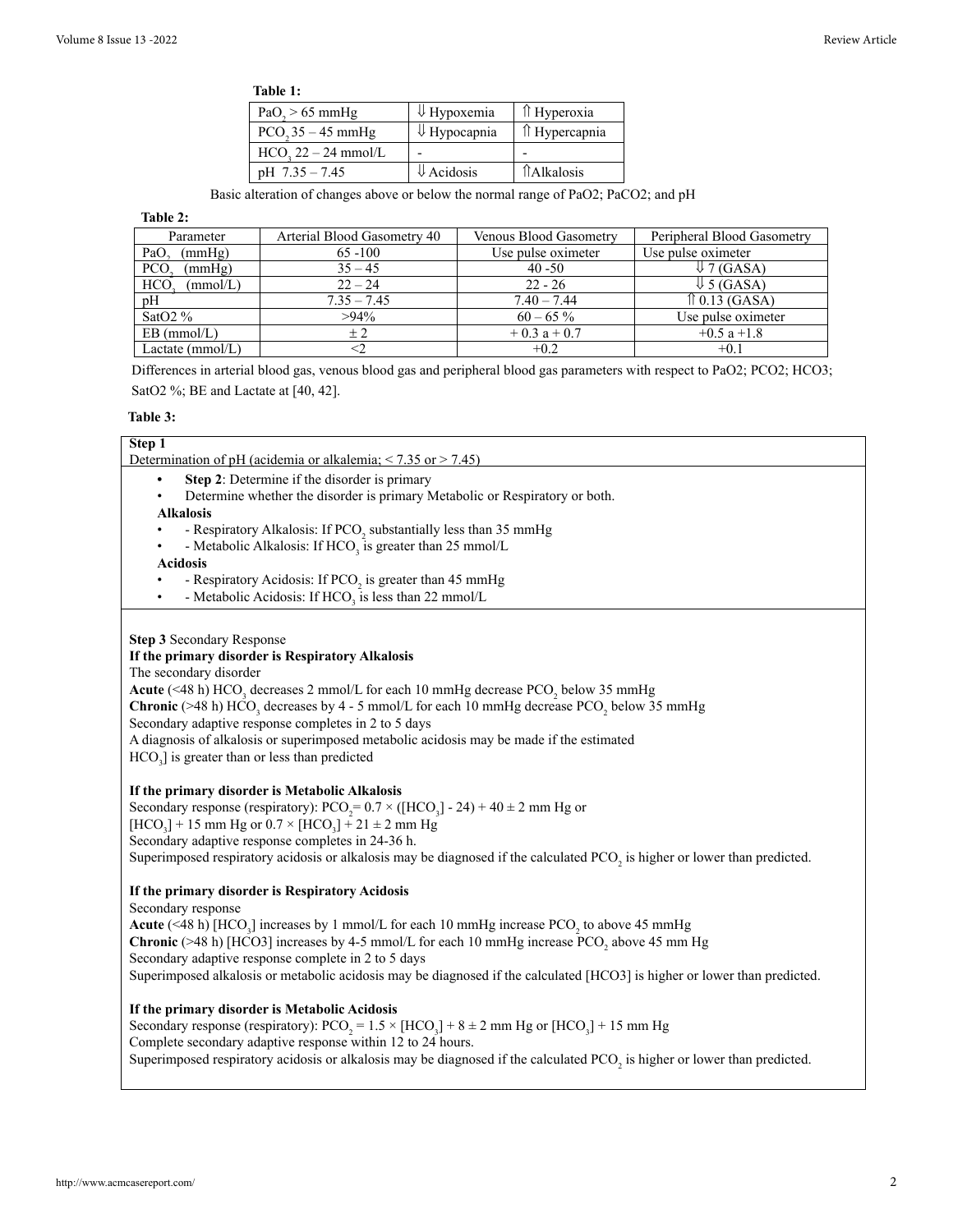

**Algorithm 1:** Interrelation of arterial blood gas with its primary and secondary component during pregnancy, childbirth and puerperium.

# **3. Assessment of Primary Acid-Base Disorders and their Secondary Response (Algorithm 1)**

Empirical observations suggest that the homeostatic response to acid-base disorders is predictable and can be calculated [6, 7].

In response to basic acid metabolic disturbances, changes in respiratory rate develop rapidly and a new steady-state PaCO2 is reached within hours. In cases of persistent respiratory abnormalities, metabolic compensation develops slowly, and 2 to 5 days are required for the plasma bicarbonate concentration to reach a new steady-state level. A respiratory change is termed "acute" or "chronic" depending on whether a secondary change in bicarbonate concentration meets certain criteria. Mixed basic acid disorders are diagnosed when the secondary response differs from that expected [7, 8, 9].

There are several caveats regarding compensatory changes. Blood gas values can always be explained by two or more coexisting basic acid disorders [11].

Experimental studies of severe chronic hypocapnia and hypercapnia in humans are not ethically feasible; therefore, the data are insufficient to construct confidence limits for severe chronic respiratory alkalosis and acidosis. It is generally accepted that compensatory processes can normalize pH only in chronic respiratory alkalosis9. In contrast to older data, data from a more recent study indicate that pH in chronic respiratory acidosis may be normal and in individual cases, higher than generally recognized (pH>7.45) [10, 12, 13]. In addition, the usual compensatory changes in PaCO2 may be limited in cases of severe hypoxemia. The instruments used to measure blood gases and electrolytes may differ, affecting the results [14-15].

## **4. Assessment of the Metabolic Component of an Acid-Base Disorder**

Calculating the anion gap is always useful in metabolic derangement32-45. The sum of positive and negative ionic charges in plasma is equal, measurables are:  $[Na + ] + [K +] + [Ca +] + [Mg +] +$  $[H +]$  + unmeasured cations =  $[Cl -]$  +  $[HCO3]$  +  $[CO3]$  +  $[OH -]$ + albumin + phosphate + sulfate + lactate + unmeasured anions (example: inorganic anions) [17,18].

The three ions with the highest plasma concentrations and the largest variations in concentration are used to calculate the excess of "unmeasured anions" in metabolic acidosis that constitutes the "anion imbalance", which is calculated as [Na +] - [ Cl-] - [HCO3- ].

However, a true ionic gap does not exist in vivo, because the sum of the positive and negative ionic charges in plasma must be equal. Wide reference ranges from 3.0 to 12.0 mmol per liter to 8.5 to 15.0 mmol per liter have been reported for the anion gap 19 because of differences in laboratory methods. 18 Consequently, physicians should know the reference range for their own laboratory (algorithm 2).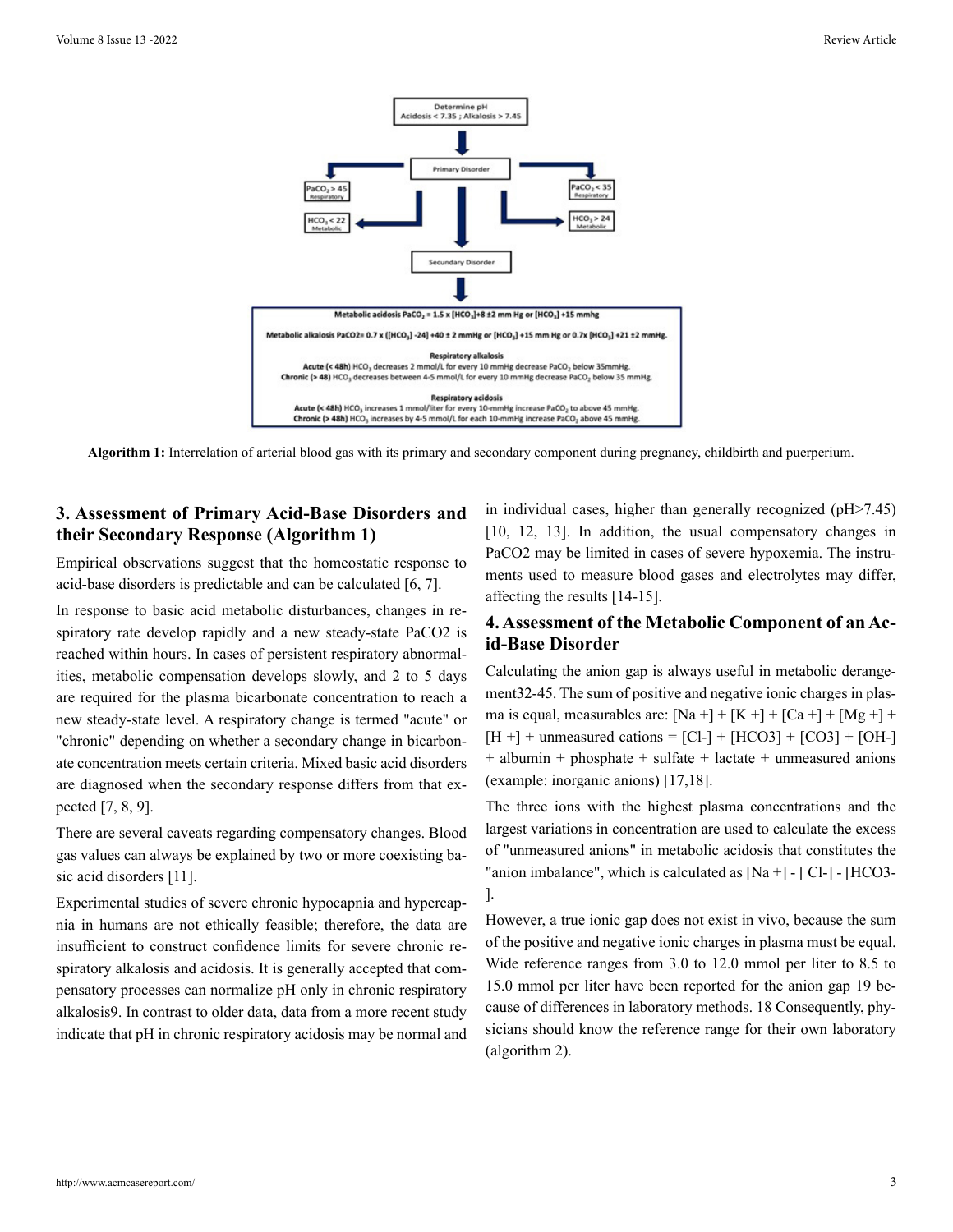

**Algorithm 2:** Interpretation of metabolic acidosis during pregnancy, childbirth and puerperium.

#### **5. Metabolic Acidosis with High Anion Gap**

There are many causes of metabolic acidosis with elevated anion imbalance. A useful item for the most common causes is GOLD MARRK (glycol [ethylene and propylene], 5-oxoproline [pyroglutamic acid], l-lactate, d-lactate, methanol, aspirin, renal failure, rhabdomyolysis, and ketoacidosis) [19].

The anion gap increases when bicarbonate concentration decreases relative to sodium and chloride levels due to excessive acid production (e.g., in diabetic ketoacidosis in the pregnant woman, lactic acidosis, and drug- and alcohol-related intoxication), acid underexcretion (in advanced renal failure), cell lysis (in massive rhabdomyolysis), or other circumstances (e.g., use of penicillin-derived antibiotics).

#### **6. Uses and Limitations of Anion Gap**

Lactic acidosis accounts for approximately half of the cases of high anion imbalance [19] and is often due to tissue shock or hypoxia [18]. However, anion imbalance is a relatively insensitive reflection of lactic acidosis: approximately half of patients with serum lactate levels between 3.0 and 5.0 mmol per liter have an anion gap within the reference range [39,40]. The anion gap, which has a sensitivity and specificity below 80% for identifying elevated lactate levels, cannot replace a measurement of the serum lactate level [20]. However, lactate levels are not routinely measured or are not always readily available, and a high anion gap may alert.

The anion gap is usually not available for an individual patient. Furthermore, it should always be adjusted for albumin concentration because this weak acid can account for up to 75% of the anion gap [20]. Without correction for hypoalbuminemia, the estimated anion gap does not reveal a clinically significant increase in anions (> 5 mmol per liter) in more than 50% of cases.

For every 1-g per deciliter decrease in serum albumin concentration, the calculated anion gap should increase by approximately 2.3 to 2.5 mmol per liter [20]. However, the albumin-corrected anion gap is merely an approximation, as it does not consider ions such as magnesium, calcium, and phosphate.

Anion gap can help establish the diagnosis of diabetic ketoacidosis. In patients with this condition, the anion gap can be used to track the resolution of ketosis6 and diagnose acidosis with normal anion gap if large volumes of isotonic saline are administered [21].

The pH may also be misleadingly normal or elevated due to concomitant metabolic alkalosis from hyperemesis gravidarum or respiratory alkalosis from fatty liver of pregnancy, high temperature or sepsis [22].

The anion gap can also aid in the diagnosis of lactic acidosis in patients with short bowel syndrome because the standard lactate level remains normal as the anion gap increases [23].

A low or negative anion imbalance is seen when hyperchloremia is caused by high cation levels, as seen in lithium toxicity, monoclonal IgG gammopathy, or disorders characterized by high calcium or magnesium levels. A negative anion gap is caused by pseudo hyperchloremia in bromide or iodide poisoning [24].

#### **7. Acidosis with Normal Anion Gap**

Chloride plays a central role in intracellular and extracellular acid-base regulation [25]. A normal anion gap acidosis occurs when the decrease in bicarbonate ions is matched by an increase in chloride ions to retain electroneutrality, also referred to as hyperchloremic metabolic acidosis.

This type of acidosis occurs from gastrointestinal loss of bicarbonate (e.g., diarrhea or ureteral shunting), from renal loss of bicarbonate that may occur in defective urinary acidification by the renal tubules (renal tubular acidosis), or in early renal injury when acid excretion is impaired [25, 26]. Hospital-acquired hyperchloremic acidosis is usually caused by infusion of large volumes of "normal" saline (0.9%) [26, 27]. Hyperchloremic acidosis should lead to an increase. Renal ammonium excretion and measurement of urinary ammonium can therefore be used to differentiate between renal and extra renal causes of acidosis with normal anion imbalance. However, since urinary ammonium is rarely measured, urinary anion imbalance and urinary osmolar imbalance are often used as surrogate measures of urinary ammonium excretion [6].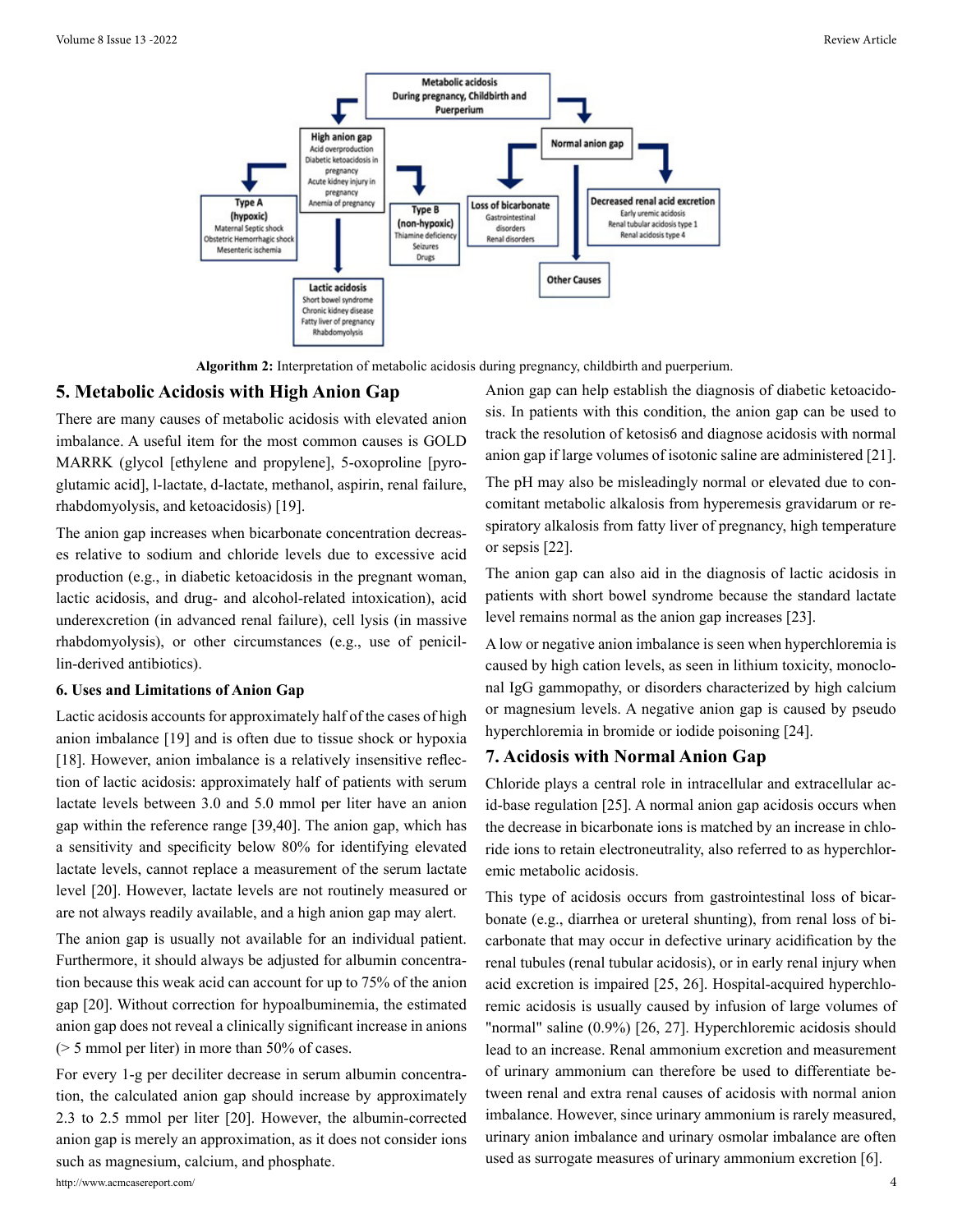The urinary anion gap ( $[Na + ] + [K +] - [Cl -])$  is usually negative in acidosis with normal anion gap, but will become positive when urinary ammonium (NH4 +) excretion (as ammonium chloride [NH4Cl]) is altered, such as in kidney injury, distal renal tubular acidosis, or hypoaldosteronism [6].

In normal anion gap acidosis, a negative urinary anion imbalance occurs due to diarrhea and proximal renal tubular acidosis, in which distal acidification is intact. The urinary anion gap becomes unreliable when polyuria is present, when urine pH exceeds 6.5 or when urinary ammonium is excreted with an anion other than chloride (e.g., ketoacids, acetylsalicylic acid, D-lactic acid, and large amounts of penicillin)6. Furthermore, urine acidification

requires an adequate distal supply of sodium; therefore, the usefulness of urinary anion gap is questionable when the urinary sodium level is less than 20 mmol per liter. In such cases, urinary osmolar gap is generally more reliable.

The urinary osmolar gap determines the difference between the measured and calculated urinary osmolarity. Urinary osmolarity is calculated as follows:

 $(2 \times [Na+]+ 2 \times [K+]) + (blood area nitrogen [in milligrams per$ deciliter]  $\div$  2.8) + (glucose [in milligrams per deciliter]  $\div$  18) or (in millimoles per liter):  $(2 \times [Na +] + 2 \times [K +]) + (blood area)$ nitrogen) + (glucose) (Table 4).

**Table 4:** Common medical conditions with metabolic acidosis in relation to the anion gap

| Type A: Hypoxic (maternal septic shock, obstetric hemorrhagic shock, mesenteric ischemia, hypoxemia, carbon monoxide,<br>poisoning, cyanide).<br>Type B: Non-hypoxic (thiamine deficiency, eclampsia, medications [non-nucleoside reverse transcriptase in inhibitors, metformin,<br>propofol, niacin, isoniazid, iron], intoxication [salicylate, ethylene glycol, propylene glycol, methanol, toluene ingestion (early),<br>paraldehyde])<br>Lactic acidosis in the short bowel syndrome<br>Acid underexcretion<br>Chronic kidney disease<br>Fatty liver of pregnancy<br>Impaired lactate clearance in liver failure (also type B acidosis)<br>Cell lysis (massive rhabdomyolysis)<br>Use of penicillin-derived antibiotics<br>Pyroglutamic acid (5-oxoproline) <sup>30</sup><br><b>Loss of bicarbonate</b><br>- Gastrointestinal conditions (diarrhea in pregnancy, ureteral shunts, biliary or pancreatic fistulae)<br>conditions [ifosfamide, tenofovir, topiramate, carbonic anhydrase inhibitors such as acetazolamide]); <sup>28,29</sup><br>Decreased renal acid excretion.<br>- Early uremic acidosis<br>- Type 1 renal tubular acidosis (e.g., due to amphotericin, lithium, Sjögren's syndrome); <sup>28</sup><br>- Renal tubular acidosis type 4 (hypoaldosteronism or pseudohypoaldosteronism)<br>acid, ammonium chloride, cholestyramine, hippuric acid, hippuric acid, ammonium chloride. | <b>High anion gap</b><br>Acid overproduction<br>Ketoacidosis (diabetic ketoacidosis in pregnancy, alcoholic ketoacidosis, starvation)<br>Acute kidney injury in pregnancy<br>Anemia in pregnancy<br>Lactic acidosis |  |
|-----------------------------------------------------------------------------------------------------------------------------------------------------------------------------------------------------------------------------------------------------------------------------------------------------------------------------------------------------------------------------------------------------------------------------------------------------------------------------------------------------------------------------------------------------------------------------------------------------------------------------------------------------------------------------------------------------------------------------------------------------------------------------------------------------------------------------------------------------------------------------------------------------------------------------------------------------------------------------------------------------------------------------------------------------------------------------------------------------------------------------------------------------------------------------------------------------------------------------------------------------------------------------------------------------------------------------------------------------------------------------------------------------------|---------------------------------------------------------------------------------------------------------------------------------------------------------------------------------------------------------------------|--|
|                                                                                                                                                                                                                                                                                                                                                                                                                                                                                                                                                                                                                                                                                                                                                                                                                                                                                                                                                                                                                                                                                                                                                                                                                                                                                                                                                                                                           |                                                                                                                                                                                                                     |  |
| - Renal conditions (renal tubular acidosis type 2 [proximal], toluene ingestion [at the end of toluene poisoning], drug-associated<br>Other causes: fluid resuscitation with saline, hyperalimentation (lysine, histidine or arginine hydrochloride), administration of                                                                                                                                                                                                                                                                                                                                                                                                                                                                                                                                                                                                                                                                                                                                                                                                                                                                                                                                                                                                                                                                                                                                   |                                                                                                                                                                                                                     |  |
|                                                                                                                                                                                                                                                                                                                                                                                                                                                                                                                                                                                                                                                                                                                                                                                                                                                                                                                                                                                                                                                                                                                                                                                                                                                                                                                                                                                                           | Normal anion gap                                                                                                                                                                                                    |  |
| hydrochloride, ammonium chloride, cholestyramine, hippuric acid, hippuric acid, ammonium chloride, cholestyramine, hippuric                                                                                                                                                                                                                                                                                                                                                                                                                                                                                                                                                                                                                                                                                                                                                                                                                                                                                                                                                                                                                                                                                                                                                                                                                                                                               |                                                                                                                                                                                                                     |  |
|                                                                                                                                                                                                                                                                                                                                                                                                                                                                                                                                                                                                                                                                                                                                                                                                                                                                                                                                                                                                                                                                                                                                                                                                                                                                                                                                                                                                           |                                                                                                                                                                                                                     |  |

# **8. Assessment of the Metabolic Component of an Acid-Base Disorder**

The diagnosis of metabolic alkalosis is based on the demonstration of a simultaneous increase in blood pH > 7.45 and plasma HCO3 > 26mmol/L in an arterial blood sample. An elevated plasma HCO3 alone should not be considered equal to metabolic alkalosis, as it may also be secondary to compensatory respiratory acidosis. As in any acid-base disorder, evaluation of high blood pH is mandatory to identify the secondary disorder and establish the accurate diagnosis.

Once the diagnosis of metabolic alkalosis is made, it is important to evaluate whether respiratory compensation is appropriate (Algorithm 3).

En cualquier caso, la alcalosis metabólica tiene un mal pronóstico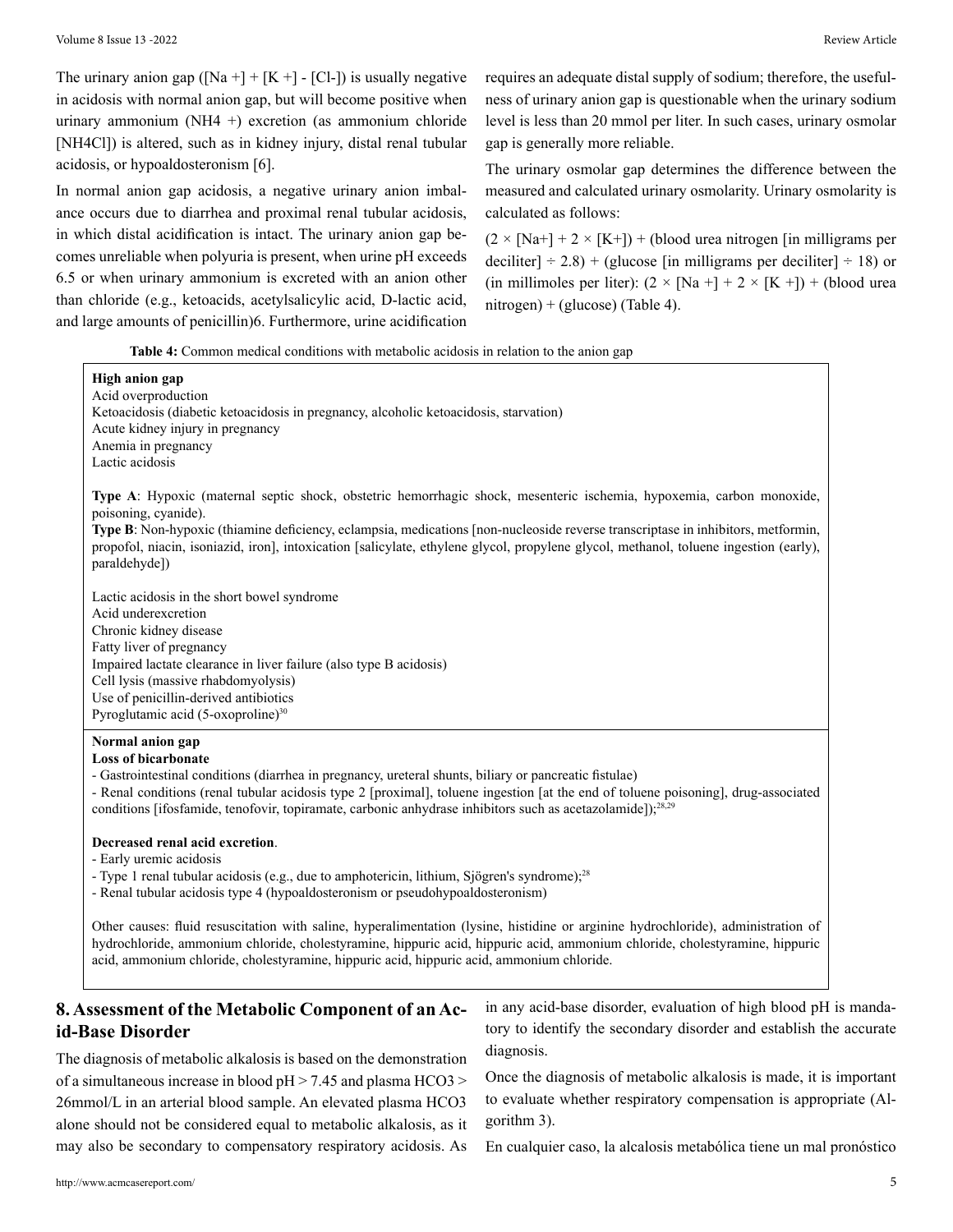[31] ya que se asocia a variaciones extremas del pH sanguíneo a pesar de los pequeños cambios en el HCO3 plasmático. La orientación diagnóstica adicional viene dada por el análisis del contenido de electrolitos de una muestra de orina.

Un Cloro urinario <20 mmol/L establece el diagnóstico de cloro sensible alcalosis por depleción, la mayoría de las veces debido a vómitos, succión nasogástrica o la reciente interrupción de diuréticos [32, 33]. Cabe recordar que en los pacientes que padecen diarrea algunos adenomas vellosos secretan cloro y provocan alcalosis metabólica.

In the absence of an obvious cause, physical examination may give some suspicion of surreptitious vomiting: such as ulcers and calluses on the back of the hand, dental erosions and swollen cheeks [34, 35].

Urinary Chlorine is also low in post-hypercapnic metabolic alkalosis, the diagnosis of which is usually suggested by the clinical context. A urinary chlorine > 20 mmol/L indicates chloride-resistant alkalosis, always due to increased distal cation exchange [32, 33] and requiring assessment of blood pressure and plasma renina inactivity (Table 5).

#### **Table 5:** Metabolic Alkalosis: A Differential Diagnosis [16]





**Algorithm 3:** Interpretation of metabolic alkalosis during pregnancy, childbirth and puerperium.

#### **9. Key Points for Metabolic Alkalosis [36]**

1. Metabolic alkalosis is a common complication in patients with congestive heart failure receiving diuretics.

2. This acid-base disturbance, when severe, can cause adverse effects on cellular function and contribute to increased mortality.

- 3. Treatment to normalize acid-base abnormalities is indicated.
- 4. Correction of chloride depletion and normalization of extracel-

lular fluid volume are essential for the correction of metabolic alkalosis.

5. Carbonic anhydrase antagonists such as acetazolamide and aldosterone are useful in correcting metabolic alkalosis in patients with volume overload.

6. In patients with severe metabolic alkalosis, hydrochloric acid or dialysis may be necessary for rapid correction of alkalosis (Table 6).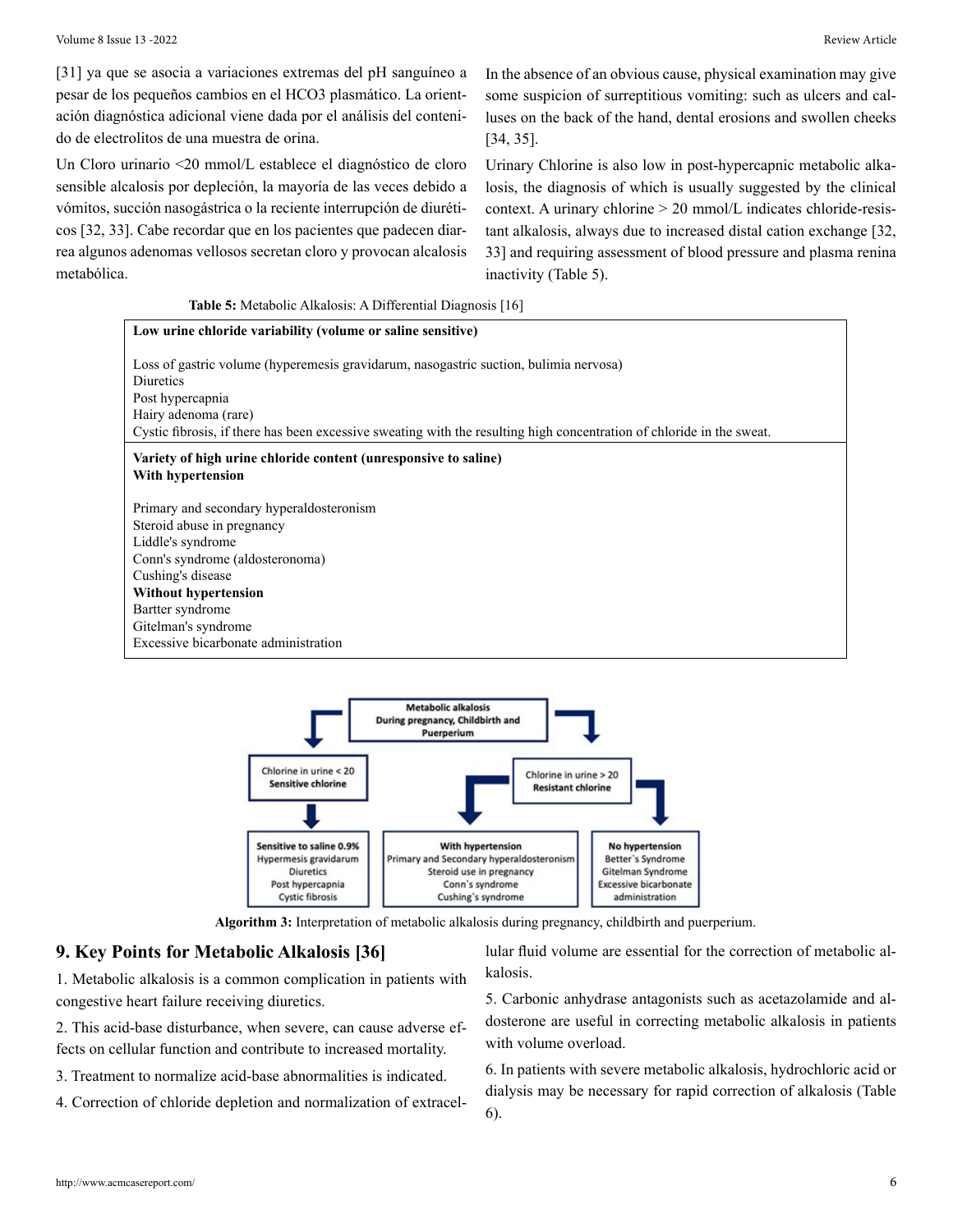**Table 6:** Treatment Options for Metabolic Alkalosis [36]

- **Correction of underlying precipitating and maintenance factors (i.e., "general measures").**
- Replenish sodium, chloride and potassium deficits
- Normalize extracellular fluid volume (isotonic fluids if volume depleted, management of circulatory failure if congestive heart failure is present)

#### **Acetazolamide**

• Use in euvolemic or hypervolemic patients who do not respond to general measures within 18-24 hours. • Caution with hypokalemia, hypophosphatemia, hypokalemia.

#### **Aldosterone antagonists (spironolactone, eplerenone)**

- Use in patients with volume overload.
- Survival benefit in patients with impaired left ventricular function
- Caution with hyperkalemia and over diuresis

#### **Hydrochloric acid**

- Use if life-threatening alkalemia ( $pH > 7.6$ )
- Rapid effect (8-12h); allows titration
- Requires central venous access; caution with hyperkalemia
- Lack of immediate availability may limit usefulness

#### **Renal replacement therapy**

- Alternative for severe alkalosis
- Action is rapid (4-12 h depending on modality); precise titration
- Standard hemodialysis is limited by the need to maintain dialysate bicarbonate levels approx. 20-24 mEq/L on dialysis machines
- Typically restricted in patients with other renal replacement indication.

# **10. Adverse Clinical Effects of Metabolic Alkalosis that Justify Treatment [37, 38]**

-Vasoconstriction (gestational hypertensive syndrome, myocardial ischemia, cerebral ischemia)

- Eclampsia

- Delirium
- Arrhythmias (mainly due to associated hypokalemia)
- Hypoventilation leading to hypercapnia and hypoxia.
- Hypokalemia
- Hypocalcemia
- Hypomagnesemia
- Hypophosphatemia (mainly respiratory alkalosis)

#### **11. Respiratory Alkalosis**

- Respiratory alkalosis and hypocapnia occur with alveolar hyperventilation resulting from the following:

- Stimulation of peripheral chemoreceptors by hypoxemia.
- Activation of hypoxemia-independent pulmonary stretch recep-

tors or nonciceptors

- Direct activation of central respiratory centers.
- Overzealous mechanical ventilation
- Fear, excitement, pain, fever, or sepsis.
- After treatment of metabolic acidosis since hyperventilation may still be present for 24 to 48 hours after therapy.

Clinical signs in patients with respiratory alkalosis are primarily attributes of the underlying disease process and are infrequent due to the efficient metabolic compensation that capable of the underlying disease process and are infrequent because of the efficient metabolic compensation that occurs. Tachypnea may be the only clinical sign, especially in patients who have chronic hypocapnia. In some patients who have acute alkalosis, cardiac arrhythmias, confusion, and eclampsia or posterior reversible encephalopathy syndrome (PRES) may be seen. Alkalosis-induced translocation of potassium into cells with additional renal and extrarenal losses may produce signs attributable to hypokalemia (e.g., neuromuscular weakness, arrhythmias, polyuria) in acute respiratory alkalosis (Table 7-9).

**Table 7:** Causes of Respiratory Alkalosis

### **Hypoxemia and peripheral chemoreceptor stimulation.**

**-** Right-to-left shunt, decreased FiO2, congestive heart failure, severe anemia of pregnancy, hypotension, decreased cardiac output, ventilation-perfusion mismatch (physiological change in pregnant woman, pneumonia, pulmonary thromboembolism, pulmonary fibrosis, pulmonary edema)

#### **Stretch/non-ciceptor activation independent of hypoxemia**.

Pneumonia, pulmonary thromboembolism, interstitial lung disease, pulmonary edema

#### **Centrally mediated hyperventilation**

**-** HELLP syndrome, fatty liver of pregnancy, hyper-adrenocorticism, maternal sepsis, pharmacologic agents (e.g., salicylates, corticosteroids, xanthines), progesterone, recovery from metabolic acidosis, central nervous system disease, exercise, heatstroke

#### **Mechanical ventilation situations**

caused by pain, fear, anxiety, fever, and sepsis (systemic inflammatory response syndrome in pregnant women).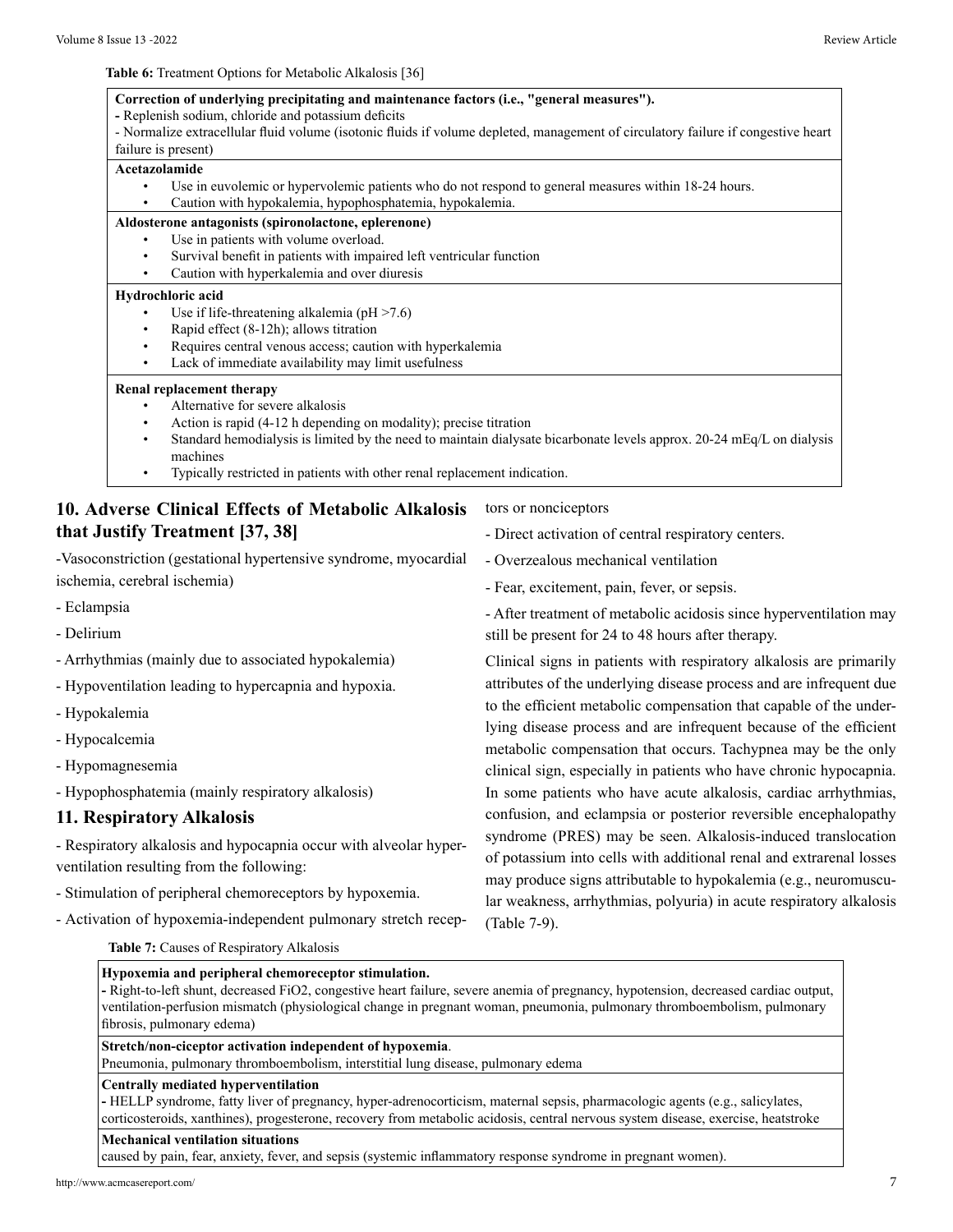#### **Table 8:** Manifestations of Respiratory Alkalosis [39]

| Hypokalemia                                                     |  |
|-----------------------------------------------------------------|--|
| Hypophosphatemia                                                |  |
| Increased ion gap                                               |  |
| Decrease in ionized calcium (due to increased binding protein). |  |
| Increased serum chloride and decreased serum bicarbonate        |  |
| concentration.                                                  |  |
| • Cardiovascular                                                |  |
| Coronary vasospasm with potential for precipitating angina      |  |
| Arrhythmias                                                     |  |
| <b>Central Nervous System</b>                                   |  |
| Neuromuscular irritability, confusion, lightheadedness.         |  |
| Eclampsia                                                       |  |
| Reversible Posterior Encephalopathy Syndrome (PRES)             |  |
| • Pulmonary                                                     |  |
| Increased airway resistance                                     |  |
| Decreased pulmonary compliance                                  |  |
| Increased pulmonary capillary permeability                      |  |

derlying Cause

| • Hypoxemia                                                             |
|-------------------------------------------------------------------------|
| Supplemental oxygen                                                     |
| Return to a lower altitude                                              |
| • Mechanical ventilation                                                |
| Increasing the dead space ventilation circuit                           |
| Sedation and/or use of muscle relaxant                                  |
| Psychogenic hyperventilation.                                           |
| Breathe back into closed system (paper bag).                            |
| Anti-anxiety medications, sedatives                                     |
| • Salicylate toxicity                                                   |
| Urinary alkalinization                                                  |
| Hemodialysis with severe clinical toxicity or salicylate levels $> 800$ |
| mø/                                                                     |
|                                                                         |
| <b>Causes Of Acute Respiratory Acidosis [41]</b>                        |

|                                            | Central nervous system     |
|--------------------------------------------|----------------------------|
| Problems of the excretory component's      | disorders                  |
| perfusion                                  | Sedoanalgesics             |
| Massive pulmonary embolism                 | Trauma                     |
| Ventilation due to cardiac arrest          | Sleep apnea                |
| Severe pulmonary edema                     | Spinal cord and peripheral |
| Severe pneumonia                           | nerves                     |
| <b>Adult Respiratory Distress Syndrome</b> | Cervical cord injury       |
| Airway Obstruction                         | Guillain-Barré Syndrome    |
| Bronchospasm (severe) Aspiration           | Neurotoxins, such as       |
| (Laryngospasm)                             | botulism, tetanus,         |
| Obstructive sleep apnea                    | or organophosphates        |
| Pulmonary Restriction, Unstable Chest      | Drugs (succinylcholine,    |
| Pneumothorax, Hemothorax                   | curare,                    |
| Muscle defects                             | pancuronium or             |
| Severe hypokalemia                         | aminoglycosides)           |
| Myasthenic crisis                          | Failure of mechanical      |
|                                            | ventilation                |

# **12. Manifestations of Respiratory Acidosis**

- Neuromuscular anxiety
- Asterixis
- Lethargy, stupor, coma Delirium
- Convulsions (Eclampsia)
- Headache
- edema
- paresis
- ors, myoclonus

ovascular tachycardia, Vasodilatation Ventricular arrhyth-

- sed serum total carbon dioxide content
- chloremia
- increase of serum phosphorus (Table 10).

0: Common Medical Conditions Characterized by Acidosis and ory Alkalosis [40]

| <b>TYPES OF ACIDOSIS</b>                                             |                                                                                                                                                                        |  |
|----------------------------------------------------------------------|------------------------------------------------------------------------------------------------------------------------------------------------------------------------|--|
| <b>RESPIRATORY</b><br><b>ACIDOSIS</b>                                | <b>COMMON MEDICAL CONDITIONS</b>                                                                                                                                       |  |
| Acute<br>Normal alveolar-<br>arterial O <sub>2</sub><br>difference   | Depression of the central respiratory<br>center due to brain disease (encephalitis or<br>trauma) or drugs (narcotics, barbiturates or<br>benzodiazepines).             |  |
| Acute<br>High alveolar-<br>arterial O <sub>2</sub><br>difference     | Airway obstruction related to acute<br>exacerbations of asthma or pneumonia                                                                                            |  |
| Chronic<br>Normal alveolar-<br>arterial O <sub>2</sub><br>difference | Neuromuscular disease (e.g., myasthenia<br>gravis, amyotrophic lateral sclerosis,<br>Guillain-Barré syndrome or muscular<br>dystrophy), kyphoscoliosis, kyphoscoliosis |  |
| Chronic<br>High alveolar-<br>arterial O <sub>2</sub><br>difference   | Chronic obstructive pulmonary disease                                                                                                                                  |  |
| <b>RESPIRATORY ALKALOSIS</b>                                         |                                                                                                                                                                        |  |
| Acute<br>Normal alveolar-<br>arterial O <sub>2</sub><br>difference   | Pain, anxiety, fever, stroke, stroke, meningitis,<br>trauma, severe anemia, salicylate toxicity                                                                        |  |
| Acute<br>High alveolar-<br>arterial O <sub>2</sub><br>difference     | Pneumonia, pulmonary edema, pulmonary<br>embolism, bronchial embolism,<br>bronchoaspiration, congestive heart failure,<br>maternal sepsis.                             |  |
| Chronic<br>Normal alveolar-<br>arterial O <sub>2</sub><br>difference | Pregnancy, HELLP syndrome, fatty liver of<br>pregnancy, hyperthyroidism                                                                                                |  |
| Chronic<br>High alveolar-<br>arterial O <sub>2</sub><br>difference   | Pulmonary embolism in pregnancy, HELLP<br>syndrome, fatty liver of pregnancy with<br>aspiration pneumonia                                                              |  |

The normal alveolar-arterial O2 difference is < 20. This increases with age. For each decade a person has lived, the alveolar-arterial difference is expected to increase by 2 mmHg; alternatively, age can be compensated for by using the following formula: (alveolar-arterial O2 difference  $= AGE/4 + 4$  Minor defects may result in a normal alveolar-arterial O2 difference.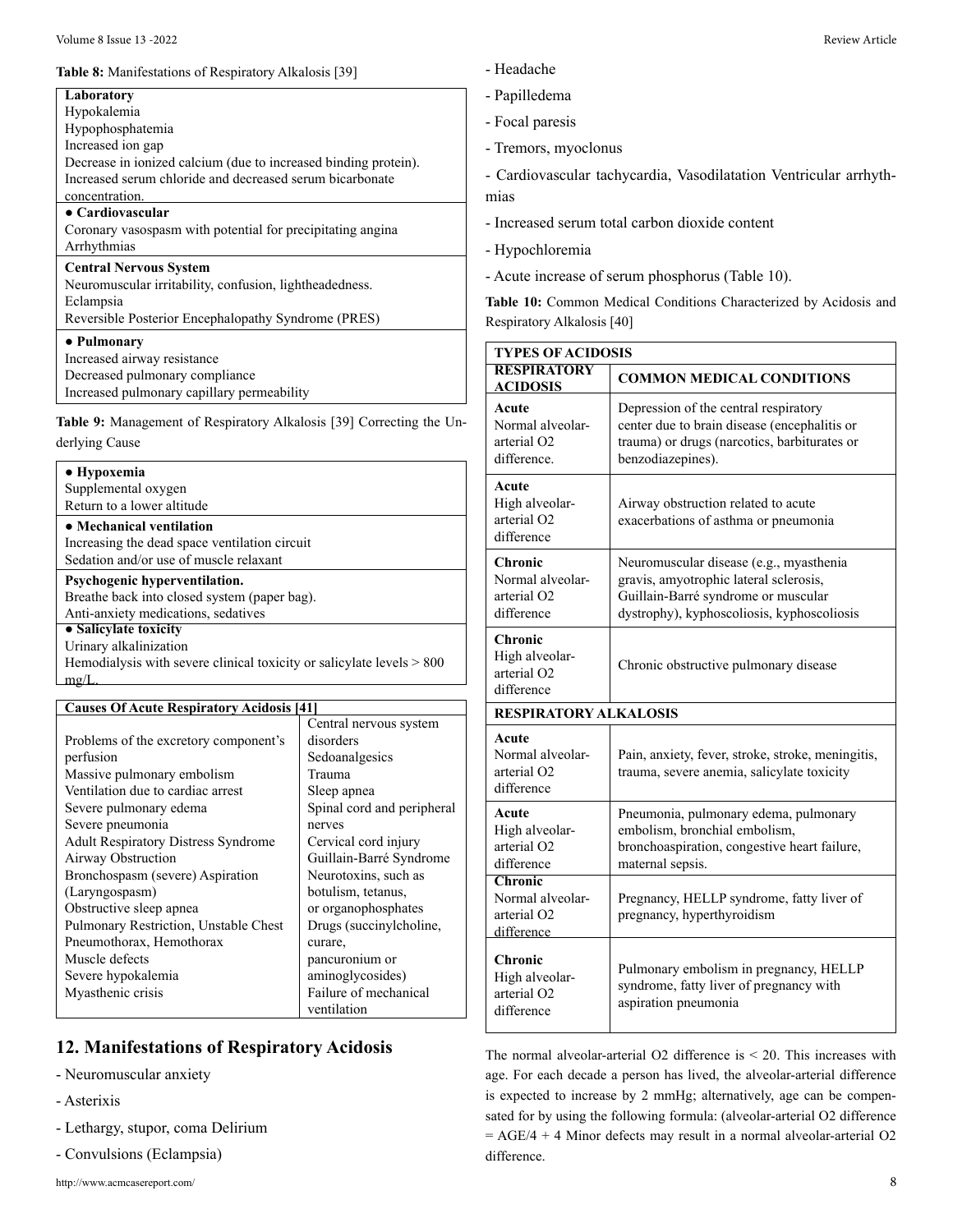#### **References**

- 1. [Story DA. Bench-to-bedside review: A brief history of clinical ac](https://pubmed.ncbi.nlm.nih.gov/15312207/)[id-base. Crit Care. 2004; 8: 253–8.](https://pubmed.ncbi.nlm.nih.gov/15312207/)
- 2. [Edwards SL. Pathophysiology of acid base balance: The theory prac](https://pubmed.ncbi.nlm.nih.gov/17689248/)[tice relationship. Intensive Crit Care Nurs. 2008; 24: 28–38.](https://pubmed.ncbi.nlm.nih.gov/17689248/)
- 3. [Lee C, Rutecki GW, Clarett M, Jarjoura D, Whittier F. A comparison](https://www.wizdom.ai/publication/10.1080/10401339709539824/title/a_comparison_of_interactive_computerized_medical_education_software_with_a_more_traditional_teaching_format) [of interactive computerized medical education software with a more](https://www.wizdom.ai/publication/10.1080/10401339709539824/title/a_comparison_of_interactive_computerized_medical_education_software_with_a_more_traditional_teaching_format) [traditional teaching format. 1997.](https://www.wizdom.ai/publication/10.1080/10401339709539824/title/a_comparison_of_interactive_computerized_medical_education_software_with_a_more_traditional_teaching_format)
- 4. Whittier FC, Rutecki GW. The little yellow book. Fluids and electrolytes: a guide to everyday practice. Anadem Publications. 2000.
- 5. Sterns RH. Fluid, electrolyte and acid-base disturbances: nephrology self-assessment program (Neph SAP). In: Glassock RJ, editor. Philadelphia (PA): Lippincott, Williams & Wilkins and American Society of Nephrology; 2003.
- 6. [Reddy P, Mooradian AD. Clinical utility of anion gap in deciphering](https://pubmed.ncbi.nlm.nih.gov/19769708/) [acid-base disorders. Int J Clin Pract. 2009; 63: 1516-25.](https://pubmed.ncbi.nlm.nih.gov/19769708/)
- 7. [Krapf R, Beeler I, Hertner D, Hulter HN. Chronic respiratory alka](https://pubmed.ncbi.nlm.nih.gov/1902283/)[losis the effect of sustained hyperventilation on renal regulation of](https://pubmed.ncbi.nlm.nih.gov/1902283/)  [acid-base equilibrium. N Engl J Med. 1991; 324: 1394-401.](https://pubmed.ncbi.nlm.nih.gov/1902283/)
- 8. [Lolekha PH, Vanavanan S, Lolekha S. Update on value of the anion](https://pubmed.ncbi.nlm.nih.gov/11369334/)  [gap in clinical diagnosis and laboratory evaluation. Clin Chim Acta.](https://pubmed.ncbi.nlm.nih.gov/11369334/) [2001; 307: 33-6.](https://pubmed.ncbi.nlm.nih.gov/11369334/)
- 9. [Martinu T, Menzies D, Dial S. Reevaluation of acid-base prediction](https://pubmed.ncbi.nlm.nih.gov/14530822/) [rules in patients with chronic respiratory acidosis. Can Respir J.](https://pubmed.ncbi.nlm.nih.gov/14530822/)  [2003; 10: 311-5.](https://pubmed.ncbi.nlm.nih.gov/14530822/)
- 10. [Henderson LJ. The theory of neutrality regulation in the animal or](https://journals.physiology.org/doi/abs/10.1152/ajplegacy.1908.21.4.427)[ganism. Am J Physiol. 1908; 21: 427-48.](https://journals.physiology.org/doi/abs/10.1152/ajplegacy.1908.21.4.427)
- 11. Finkel KW, Dubose TF. Metabolic acidosis. In: Dubose T Jr, Hamm L, eds. Acid base and electrolyte disorders: a companion to Brenner & Rector's The Kidney. Philadelphia: Saunders. 2002; 55-66.
- 12. [Jones NL. Respiratory acidosis sans acidemia. Can Respir J. 2003;](https://pubmed.ncbi.nlm.nih.gov/14530819/) [10: 301-3.](https://pubmed.ncbi.nlm.nih.gov/14530819/)
- 13. [Ucgun I, Oztuna F, Dagli CE, Yildirim H, Bal C. Relationship of](https://pubmed.ncbi.nlm.nih.gov/18463428/) [metabolic alkalosis, azotemia and morbidity in patients with chronic](https://pubmed.ncbi.nlm.nih.gov/18463428/) [obstructive pulmonary dis- ease and hypercapnia. Respiration. 2008;](https://pubmed.ncbi.nlm.nih.gov/18463428/) [76: 270-4.](https://pubmed.ncbi.nlm.nih.gov/18463428/)
- 14. [Otani N, Ohde S, Mochizuki T, Ishimatsu S. Reliability of anion](https://pubmed.ncbi.nlm.nih.gov/20579552/)  [gap calculated from data obtained using a blood gas analyzer: is the](https://pubmed.ncbi.nlm.nih.gov/20579552/) [probability of error predict- able? Am J Emerg Med. 2010; 28: 577-](https://pubmed.ncbi.nlm.nih.gov/20579552/) [81.](https://pubmed.ncbi.nlm.nih.gov/20579552/)
- 15. [Sarrazin F, Tessler MJ, Kardash K, McNamara E, Holcroft C. Blood](https://pubmed.ncbi.nlm.nih.gov/17594527/)  [gas measurements using the Bayer Rapid Point 405: are we basing](https://pubmed.ncbi.nlm.nih.gov/17594527/) [our decisions on ac- curate data? J Clin Monit Comput. 2007; 21:](https://pubmed.ncbi.nlm.nih.gov/17594527/)  [253-6.](https://pubmed.ncbi.nlm.nih.gov/17594527/)
- 16. [Galla JH. Metabolic alkalosis. J Am Soc Nephrol. 2000; 11: 369-75.](https://jasn.asnjournals.org/content/11/2/369)
- 17. [Feldman M, Soni N, Dickson B. Influ- ence of hypoalbuminemia or](https://pubmed.ncbi.nlm.nih.gov/16310513/)  [hyperalbu- minemia on the serum anion gap. J Lab Clin Med. 2005;](https://pubmed.ncbi.nlm.nih.gov/16310513/) [146: 317-20.](https://pubmed.ncbi.nlm.nih.gov/16310513/)
- 18. [Gunnerson KJ, Saul M, He S, Kellum JA. Lactate versus non-lactate](https://pubmed.ncbi.nlm.nih.gov/16507145/)

[metabolic acidosis: a retrospective outcome evalua- tion of critically](https://pubmed.ncbi.nlm.nih.gov/16507145/) [ill patients. Crit Care. 2006; 10: R22.](https://pubmed.ncbi.nlm.nih.gov/16507145/)

- 19. [Farwell WR, Taylor EN. Serum anion gap, bicarbonate and bio](https://pubmed.ncbi.nlm.nih.gov/20008503/)[markers of in- flammation in healthy individuals in a national sur](https://pubmed.ncbi.nlm.nih.gov/20008503/)[vey. CMAJ. 2010; 182: 137-41.](https://pubmed.ncbi.nlm.nih.gov/20008503/)
- 20. [Chawla LS, Shih S, Davison D, Junker C, Seneff MG. Anion gap,](https://pubmed.ncbi.nlm.nih.gov/19087326/) [anion gap cor- rected for albumin, base deficit and un- measured](https://pubmed.ncbi.nlm.nih.gov/19087326/) [anions in critically ill patients: implications on the assessment of](https://pubmed.ncbi.nlm.nih.gov/19087326/) [metabolic acidosis and the diagnosis of hyper- lactatemia. BMC](https://pubmed.ncbi.nlm.nih.gov/19087326/) [Emerg Med. 2008; 8: 18.](https://pubmed.ncbi.nlm.nih.gov/19087326/)
- 21. [Noritomi DT, Soriano FG, Kellum JA, et al. Metabolic acidosis in](https://pubmed.ncbi.nlm.nih.gov/19885998/)  [patients with severe sepsis and septic shock: a longitu- dinal quanti](https://pubmed.ncbi.nlm.nih.gov/19885998/)[tative study. Crit Care Med. 2009; 37: 2733-9.](https://pubmed.ncbi.nlm.nih.gov/19885998/)
- 22. [Ahya SN, José Soler M, Levitsky J, Batlle D. Acid-base and potas](https://pubmed.ncbi.nlm.nih.gov/17275584/)[sium disorders in liver disease. Semin Nephrol. 2006; 26: 466-70.](https://pubmed.ncbi.nlm.nih.gov/17275584/)
- 23. [Chang YM, Chiew YW, Yang CS. The case mid R: a woman with](https://pubmed.ncbi.nlm.nih.gov/20075963/)  [severe meta- bolic acidosis. Kidney Int. 2010; 77: 261-2.](https://pubmed.ncbi.nlm.nih.gov/20075963/)
- 24. [Kraut JA, Madias NE. Serum anion gap: its uses and limitations in](https://pubmed.ncbi.nlm.nih.gov/17699401/)  [clinical medicine. Clin J Am Soc Nephrol. 2007; 2: 162-74.](https://pubmed.ncbi.nlm.nih.gov/17699401/)
- 25. [Katzir Z, Dinour D, Reznik-Wolf H, Nissenkorn A, Holtzman E.](https://pubmed.ncbi.nlm.nih.gov/17881426/)  [Familial pure proximal renal tubular acidosis a clinical and genetic](https://pubmed.ncbi.nlm.nih.gov/17881426/) [study. Nephrol Dial Transplant. 2008; 23: 1211-5.](https://pubmed.ncbi.nlm.nih.gov/17881426/)
- 26. [Corey HE, Vallo A, Rodríguez-Soriano J. An analysis of renal tu](https://pubmed.ncbi.nlm.nih.gov/16362393/)[bular acidosis by the Stewart method. Pediatr Nephrol. 2006; 21:](https://pubmed.ncbi.nlm.nih.gov/16362393/) [206-11.](https://pubmed.ncbi.nlm.nih.gov/16362393/)
- 27. [Rodríguez Soriano J. Renal tubular acidosis: the clinical entity. J Am](https://pubmed.ncbi.nlm.nih.gov/12138150/) [Soc Nephrol. 2002; 13: 2160-70.](https://pubmed.ncbi.nlm.nih.gov/12138150/)
- 28. Rennke HG, Denker BM. Renal pathophysiology, the essentials. 3rd ed. Philadelphia: Lippincott Williams & Wilkins. 2010.
- 29. [Mirza N, Marson AG, Pirmohamed M. Effect of topiramate on ac](https://pubmed.ncbi.nlm.nih.gov/19916989/)[id-base balance: extent, mechanism and effects. Br J Clin Pharma](https://pubmed.ncbi.nlm.nih.gov/19916989/)[col. 2009; 68: 655-61.](https://pubmed.ncbi.nlm.nih.gov/19916989/)
- 30. [Duewall JL, Fenves AZ, Richey DS, Tran LD, Emmett M. 5-Oxop](https://pubmed.ncbi.nlm.nih.gov/20157498/)[roline \(pyroglutamic\) acidosis associated with chronic acetamino](https://pubmed.ncbi.nlm.nih.gov/20157498/)[phen use. Proc \(Bayl Univ Med Cent\). 2010; 23: 19-20.](https://pubmed.ncbi.nlm.nih.gov/20157498/)
- 31. [Anderson K, Henrich WL. Alkalemia-associated morbidity and](https://pubmed.ncbi.nlm.nih.gov/3589765/)  [mortality in medical and surgical patients. South Med J. 1987; 880:](https://pubmed.ncbi.nlm.nih.gov/3589765/)  [729-33.](https://pubmed.ncbi.nlm.nih.gov/3589765/)
- 32. Palmer BF, Alpern RJ. Metabolic alkalosis. J Am Soc Nephrol. 1997; 8: 1462-9.
- 33. [Galla JH. Metabolic alkalosis. J Am Soc Nephrol. 2000; 11:369-75.](https://jasn.asnjournals.org/content/11/2/369)
- 34. [House RC, Grisius R, Bliziotes MM, Licht JH. Perimolysis: un veil](https://pubmed.ncbi.nlm.nih.gov/6937838/)[ing the surreptitious vomiter. Oral Surg Oral Med Oral Pathol. 1981;](https://pubmed.ncbi.nlm.nih.gov/6937838/)  [51: 152-5.](https://pubmed.ncbi.nlm.nih.gov/6937838/)
- 35. [Richardson RM, Forbath N, Karanicolas S. Hypokalemic metabolic](https://pubmed.ncbi.nlm.nih.gov/6861055/) [alkalosis caused by surreptitious vomiting: report of fourcases. Can](https://pubmed.ncbi.nlm.nih.gov/6861055/) [Med Assoc J. 1983; 129: 142-5.](https://pubmed.ncbi.nlm.nih.gov/6861055/)
- 36. [Peixoto AJ, Alpern RJ. Treatment of severe metabolic alkalo](https://pubmed.ncbi.nlm.nih.gov/23481366/)[sis in a patient with congestive heart failureAm J Kidney Dis.](https://pubmed.ncbi.nlm.nih.gov/23481366/)  [2013;61\(5\):822-827.](https://pubmed.ncbi.nlm.nih.gov/23481366/)